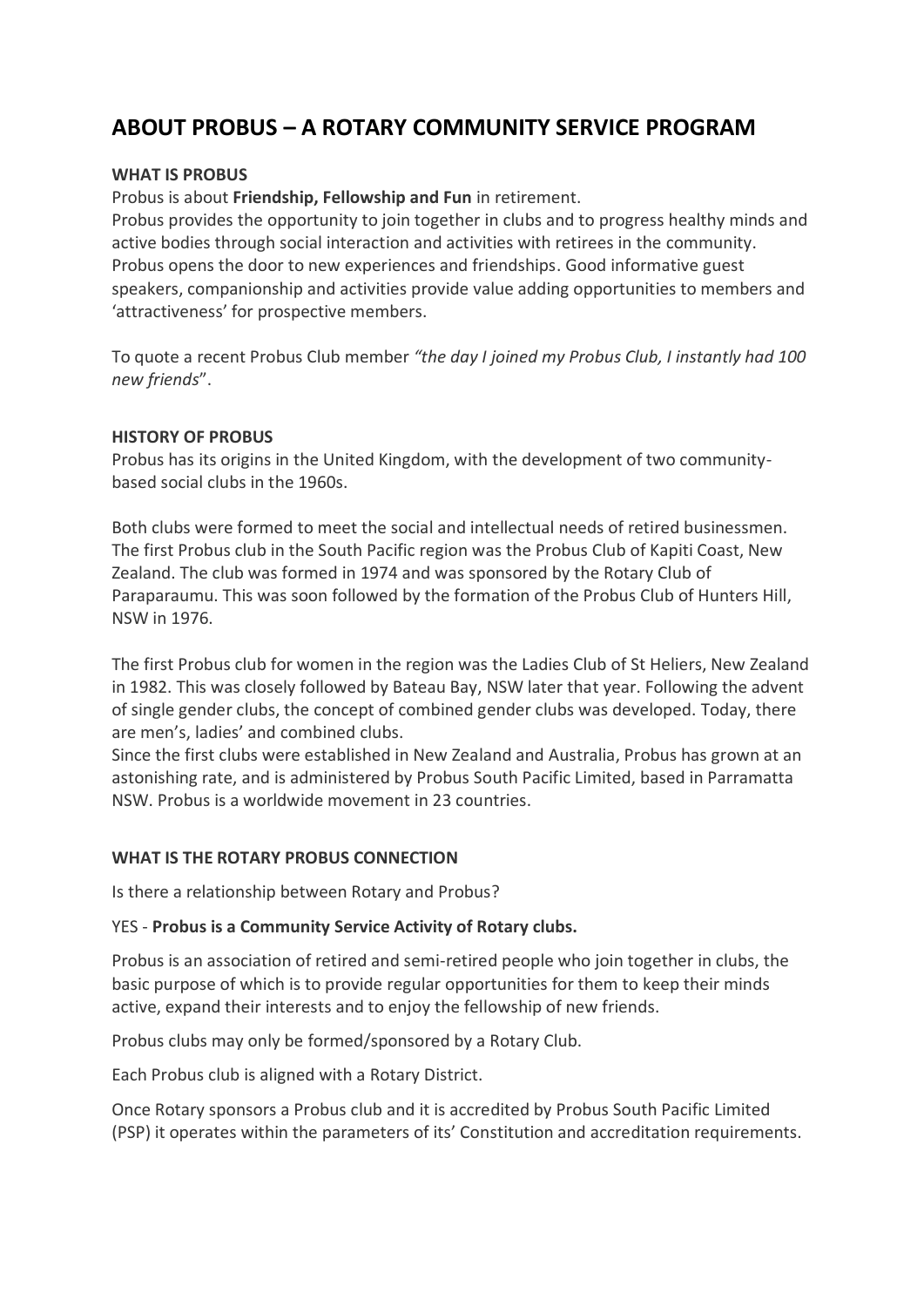The vision of the Probus South Pacific Limited (PSP) is to co-ordinate the growth, development and on-going support for Probus clubs, as the most widely recognized organisation for active retirees, in fostering the true spirit of Probus – *friendship, fellowship and fun*."



# **PROBUS IN AUSTRALIA HAS CELEBRATED 40 YEARS**



The first club formed in Australia was the Probus Club of Hunters Hill in February 1976. It celebrated its 40<sup>th</sup> anniversary February 2016.

#### **ABOUT PROBUS IN ROTARY DISTRICT 9800**

There are **89 Probus clubs** in District 9800 with a **total membership of about 7100**. Club sizes range from 30 to 200. There are many clubs with over 100 members and a few clubs with waiting lists.

#### *Some Characteristics of Strong Probus Clubs*

Good membership age profile and capabilities. Good meeting venues and access. Value adding activities and meetings. Attractiveness to prospective members particularly newly retired. Noticeable **Fun, Fellowship and Friendship** (Probus core values). Capacity and capability for succession planning.

# *Maintain the Bridge – Rotary and Probus*

Both organisations change their leadership every year. It is highly likely that with the passage of time some Rotary clubs may not be aware of having chartered a Probus club and similarly a Probus club may not remember what Rotary club chartered them. Sadly also there are cases where the charter Rotary clubs has returned its Rotary charter: in these cases we need to replace the original Rotary charter club with a current club so we have the opportunity for current connection and recognition.